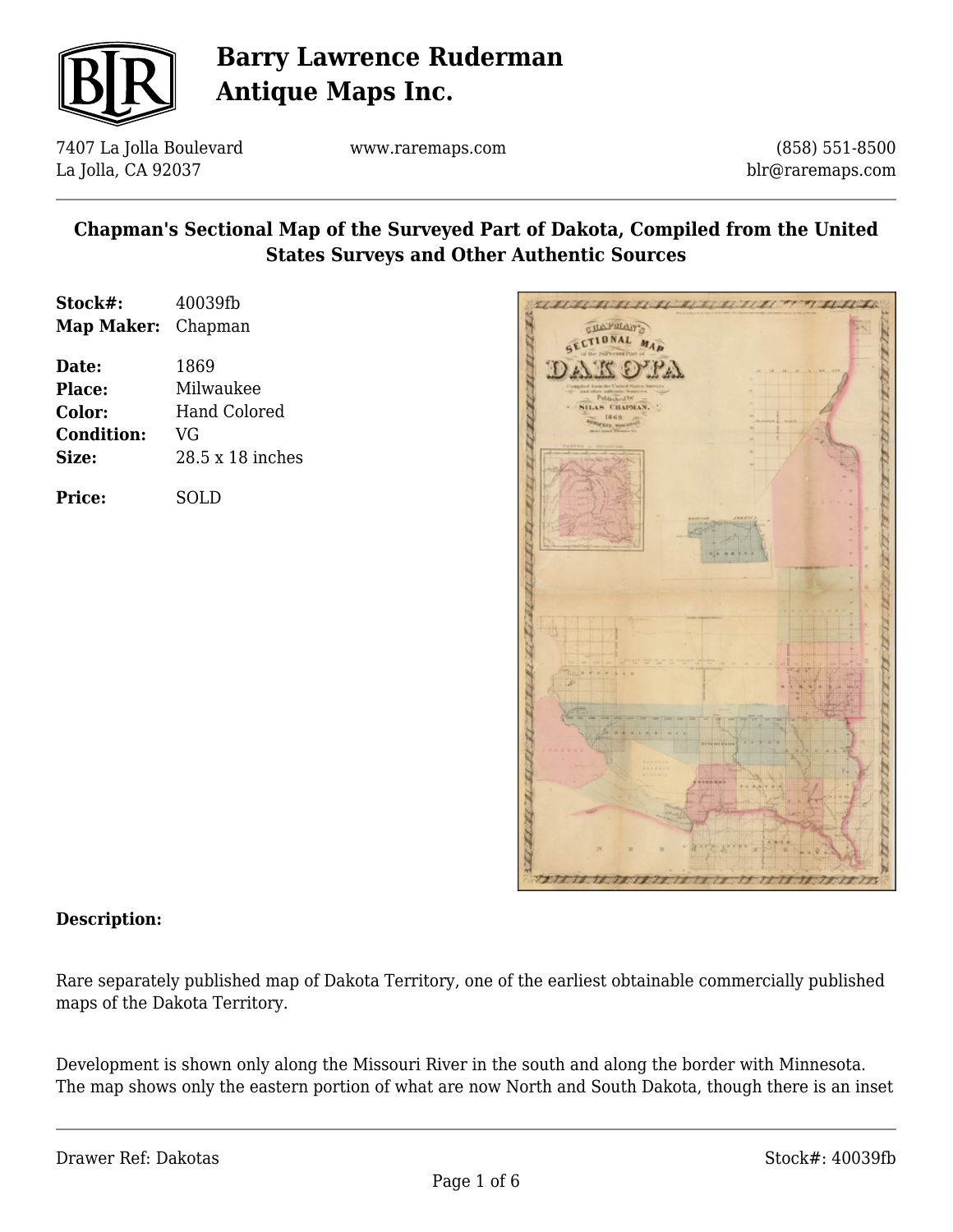

7407 La Jolla Boulevard La Jolla, CA 92037

www.raremaps.com

(858) 551-8500 blr@raremaps.com

### **Chapman's Sectional Map of the Surveyed Part of Dakota, Compiled from the United States Surveys and Other Authentic Sources**

showing the whole territory. The settlements in the region are quite sparce, although the map does show a number of wagon trails converging on Yankton, before proceeding north toward Geneva and Fort James and west on both sides of the Missouri River, as far north as Fort Thompson (established September 1864 and abandoned June 9, 1867).

The map also notes "American Creek" in what would become Chamberlain, South Dakota. The creek was noted by Lewis & Clark, later named Beaver Creek in 1857 by the Nobles Trail and later Ceder Creek in 1863 when it became the south boundary of the Crow Creek Reserve and finally renamed American Creek by Samuel Morrow during the 1868 Survey of Dakota Territory, at which time it was already the site of a "notorious road house" on the Ft. Randall-Ft. Sully Trail.

There is also an inset of the Pembina area of northeastern Dakota. This is only the second privately published map dedicated to Dakota alone, not including Minnesota, Nebraska, or any other adjacent areas, preceded only by the Smith Map of the Ceded Part of Dakota Territory of 1861.

The map bears the copyright of 1864, and it is possible that examples of the map may have been issued prior to 1869, although no extent examples with earlier dates are known to exist. Circumstantially, the evidence noted above suggests that the map is based upon information that could not have existed prior to the 1868 completed by Samuel H. Morrow on behalf of The Minnesota & Missouri River Railroad Company, which had been organized in Yankton in February 1867.

It is known that the map was also later bound into the most important early Dakota Territory emigrant's guide book, written by James Foster, which A.S. Rosenbach catalogued in 1917 and described as

#### THE RAREST BOOK ON DAKOTA

387. FOSTER, JAMES S. Outlines of History of the Territory of Dakota, and Emigrants' Guide to the FREE LANDS OP The NORTHWEST. Accompanied with a new sectional map. By James S. Foster. Map. 8vo, original paper covers. Yankton, Dakota Territory, 1870. \$85.00

Very rare. The large folding map was printed in Milwaukee in 1869.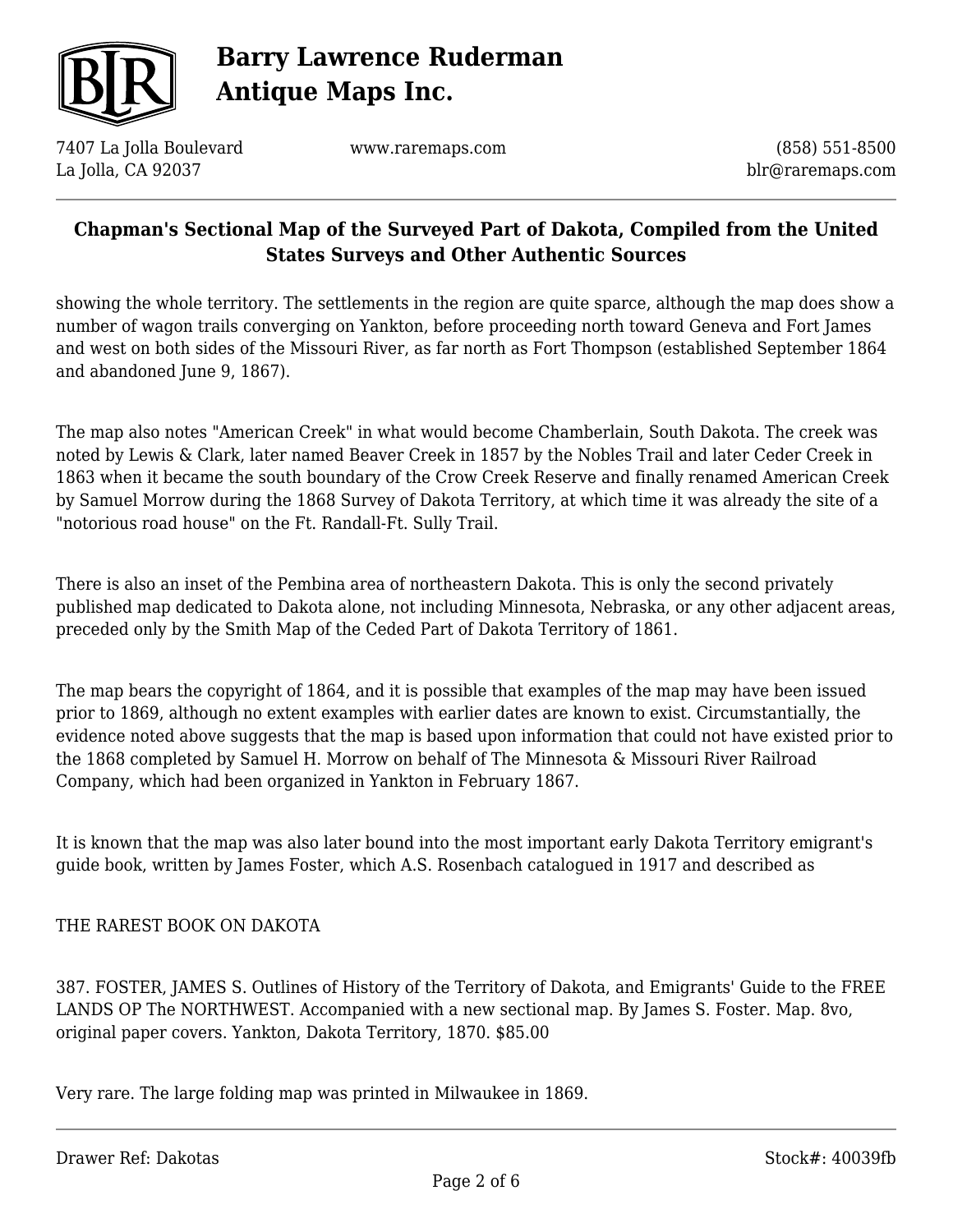

7407 La Jolla Boulevard La Jolla, CA 92037

www.raremaps.com

(858) 551-8500 blr@raremaps.com

### **Chapman's Sectional Map of the Surveyed Part of Dakota, Compiled from the United States Surveys and Other Authentic Sources**

Rosenbach's description suggests that the map was seperately published and in fact the Library of Congress copy of the map was separately published in 1869 (Phillips, 258). A significantly updated and revised edition of the map was published in 1872, promoting the Dakota Herald, described as "Engraved by J. Knauber, 1872," replacing the Lith. by L Lipman, and is most likely a completely different map, made several inches wider than the 1869 edition and showing significant progress in the township surveys and county configurations in the Southeastern part of the Territory.

James Foster was the organizer of the "New York Colony" in Syracuse, New York, which acquired lands and laid out settlements between the Big Sioux and Bon Homme Rivers in Dakota Territory in 1864. Foster later became Superintendent of Public Instruction, Commissioner of Immigration, a founder of Yankton, and held other similar posts during territorial days. The last example of the book to appear at auction was the Streeter Sale in 1968, where the book sold for \$950.

Among the more interesting features of the map are the locations of several early routes, incuding:

Minnesota & Cheyenne Wagon Road

Fiske's Emigrant Route (shown in the inset map)

There is also an inset of the Pembina area of northeastern Dakota. This is only the second privately published map dedicated to Dakota alone, not including Minnesota, Nebraska, or any other adjacent areas, preceded only by the Smith Map of the Ceded Part of Dakota Territory of 1861.

The reference to Fiske's Emigrant Route is more accurately the Stevens or Mullan Route. The name refers to James Liberty Fisk, who led 4 expeditions from Minnesota to Montana in the 1860s. In May 1862, Fisk was commissioned Captain and appointed superintendent of emigration for a route between Fort Abercrombie, Dakota and Fort Walla Walla, in Washington Territory. Fisk travelled to St. Paul, where he enlisted the assistance of Pierre Bottineau, who had guided the Stevens Expedition of 1853. Fisk follows the Stevens route to Fort Benton, picking up a group of emigrants at Fort Abercrombie along the way. On his second expedition of 1863, Fisk took a more northern route, to avoid the problems caused by a drought in the region. On his third expedition in 1864, his party was attacked by Sitting Bull on September 2, 1864. After several days, the Sioux negotiated a truce, using Fanny Kelly, previously captured in July, as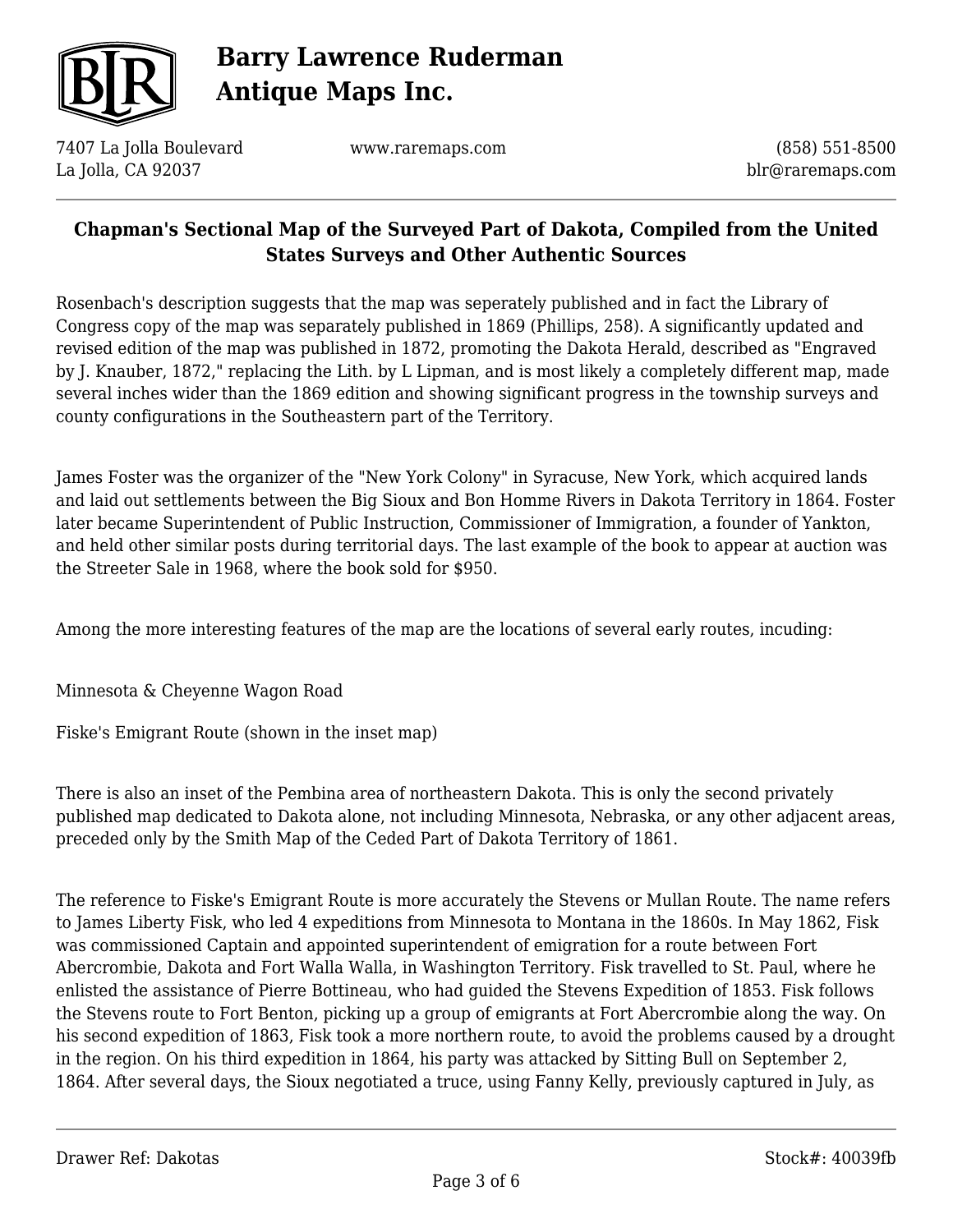

7407 La Jolla Boulevard La Jolla, CA 92037

www.raremaps.com

(858) 551-8500 blr@raremaps.com

### **Chapman's Sectional Map of the Surveyed Part of Dakota, Compiled from the United States Surveys and Other Authentic Sources**

an intermediary. Kelly would later write an account of her captivity in 1871. In 1866, Fisk led his final expedition to the west, consisting of 500 emigrants and 160 wagons, reaching Helena in September.

The Minnesota and Cheyenne Wagon Road was created based upon a Congressional appopriation for the construction of Wagon Roads approved in 1864-1865. The road was planned to start from a point on the Minnesota state line south of Big Stone Lake, thence west across Dakota to the mouth of the Big Cheyenne, and thence up the Cheyenne to point of intersection in the mountains with the Omaha road, which had been approved in the same year and was to extend from Omaha, Nebraska, along the west bank of the Missouri to Niobrara, thence out that valley to the mountains. W.W. Brookings was appointed superintendent of the Minnesota and Cheyenne Road, and was given \$30,000 to expend.

The following is excerpted from History of Dakota Territory, Volume 1, by George Washington Kingsbury, pages 402-409.

Work commenced on the Road on June 1, 1865. Brookings started out with his work of laying out a road from the foot of Big Stone Lake to the Big Cheyenne, thence up that stream. The work east of the Missouri was left until the western portions up the Cheyenne had been completed owing to the number of emigrants who were waiting to take this new road to the gold fields. The expedition proceeded without incident to Fort Sully, where it was to be joined by General Sully and his military escort of 600 men who were going along with the wagon road expedition, both as an escort and so that Sully couldlocate and build one or two military posts, one of which would be near the Black Hills. After waiting 3 weeks, Brookings continued on without Sully, proceeding as far as the Big Cheyenne, before returning east to lay out the road to the Minnesota Line, establishing the eastern terminus on the eastern boundary of the territory near the Red Pipestone Quarry at Flandreau.

The route was substantially marked, and bridged where fords could not be found, but a larger appropriation was necessary to put it in good condition for travel. "Brookings Crossing" on the James River, one of the places located on the expedition, is near the modern Town of Forestbury. The interior department ordered work suspended on the Big Cheyenne Wagon Road in the spring of 1866. The survey and a portion of the construction work on the road had been completed the year before, and the appropriation for the improvement had not been exhausted, and no cause for the discontinuance of the project was apparent. An explanation came out later, when it was found that the directors of the Union Pacific Railroad had, through General Curtis, a member of the peace commission and also a director in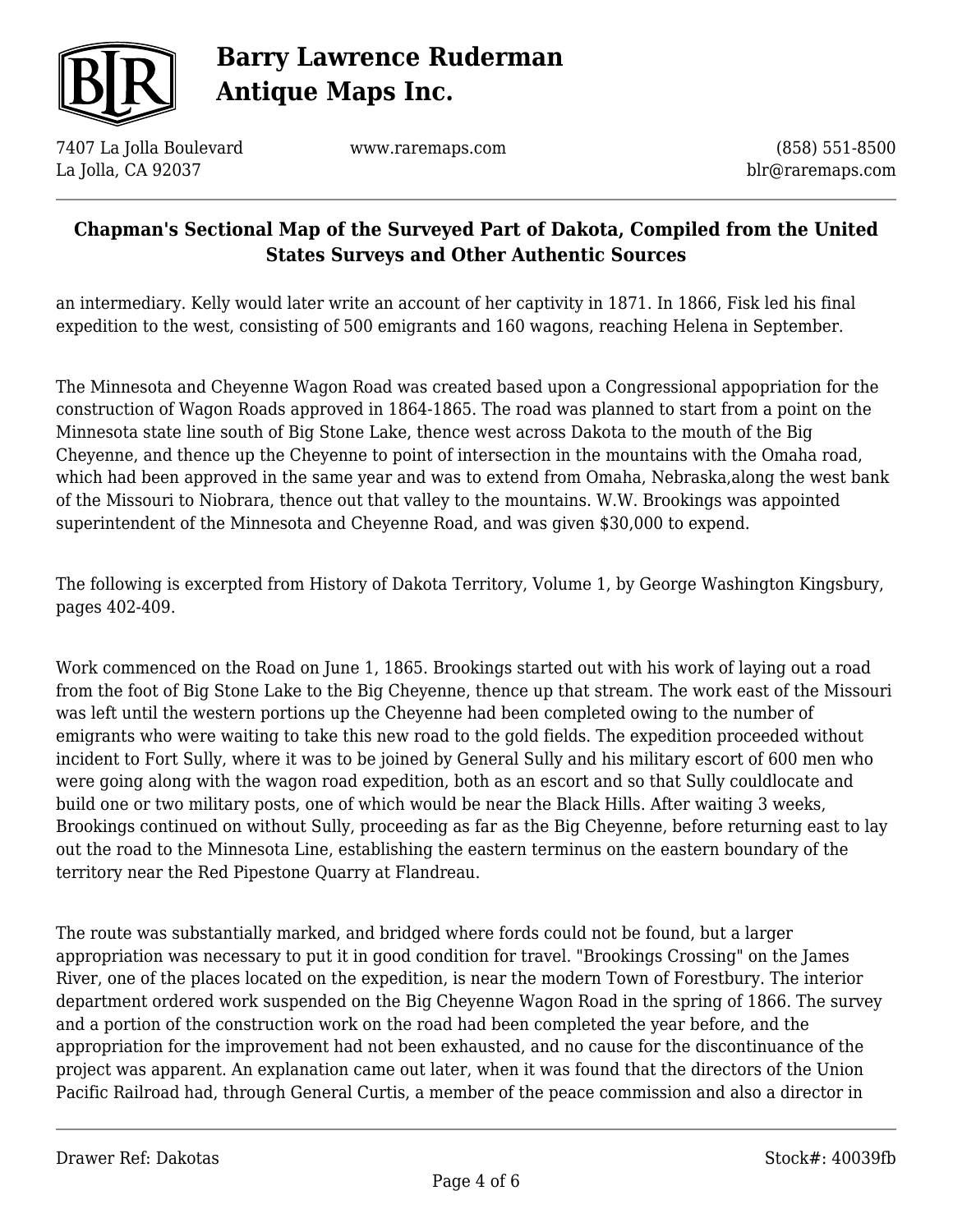

7407 La Jolla Boulevard La Jolla, CA 92037

www.raremaps.com

(858) 551-8500 blr@raremaps.com

### **Chapman's Sectional Map of the Surveyed Part of Dakota, Compiled from the United States Surveys and Other Authentic Sources**

that company, represented to the department that the opening of the Cheyenne Road would be fraught with grave consequences owing to the uncompromising opposition of the Sioux Indians, who regarded the improvement as a pretext on the part of the whites to get into the Black Hills. This was contrary to reports of others familiar with the Sioux, who reported that the Sioux wanted the road built and traveled, because it would be the means to bring a class of whites through the country who would be generously disposed to the Indians, and whose sugar, coffee and flour were given out to them liberally by the emigrants and that the road would not jeopardize the safety of the Black Hills because its route would lead to the north from the forks of the Cheyenne.

In February 1867, Brookings was relieved of his office. This action terminated operation on the shortest and most practicable route from the Missouri to the gold fields of Montana and Idaho, and caused great surprise and indignation among the people of the territory. The Government was committed to the opening of this route, and valuable interests in Montana as well as Dakota would be detrimentally affected by its abandonment. An authentic statement giving the reasons for abandoning the project was given out from Washington a few weeks later, as follows:

The secretary of the interior has directed the suspension of surveys for certain wagon roads in the territories. This has been done upon the recommendation of E. B. Taylor, of Nebraska; Maj. Gen. 5. R. Curtis, General Sibley, and Henry W. Reed, of lowa, a majority of the commissioners appointed to treat with the hostile Indians of the Upper Missouri last autumn. In their judgment it would be highly impolitic and dangerous to make any further surveys of routes through a country inhabited by felon bands of Sioux Indians before the negotiations contemplated with the bands and tribes, as well as those already negotiated, have been fully completed and the annuities under the latter fully paid as stipulated.

There were reasons for believing that this recommendation of these gentlemen connected with the Indian peace commission was not given solely because they apprehended any objection from the Upper Missouri Indians, but in response to the influence of the Union Pacific Railroad then being constructed, whose policy was to discourage the opening of the Upper Missouri routes, and to direct emigration to the gold fields along and near the line of the great railway. In evidence of this, an article from the treaties made in 1865, to which these objecting gentlemen were a party, is here quoted:

Article 4th. The said band represented in council shall withdraw from the routes overland already established or hereafter to be established through this country, and in consideration thereof, and of their